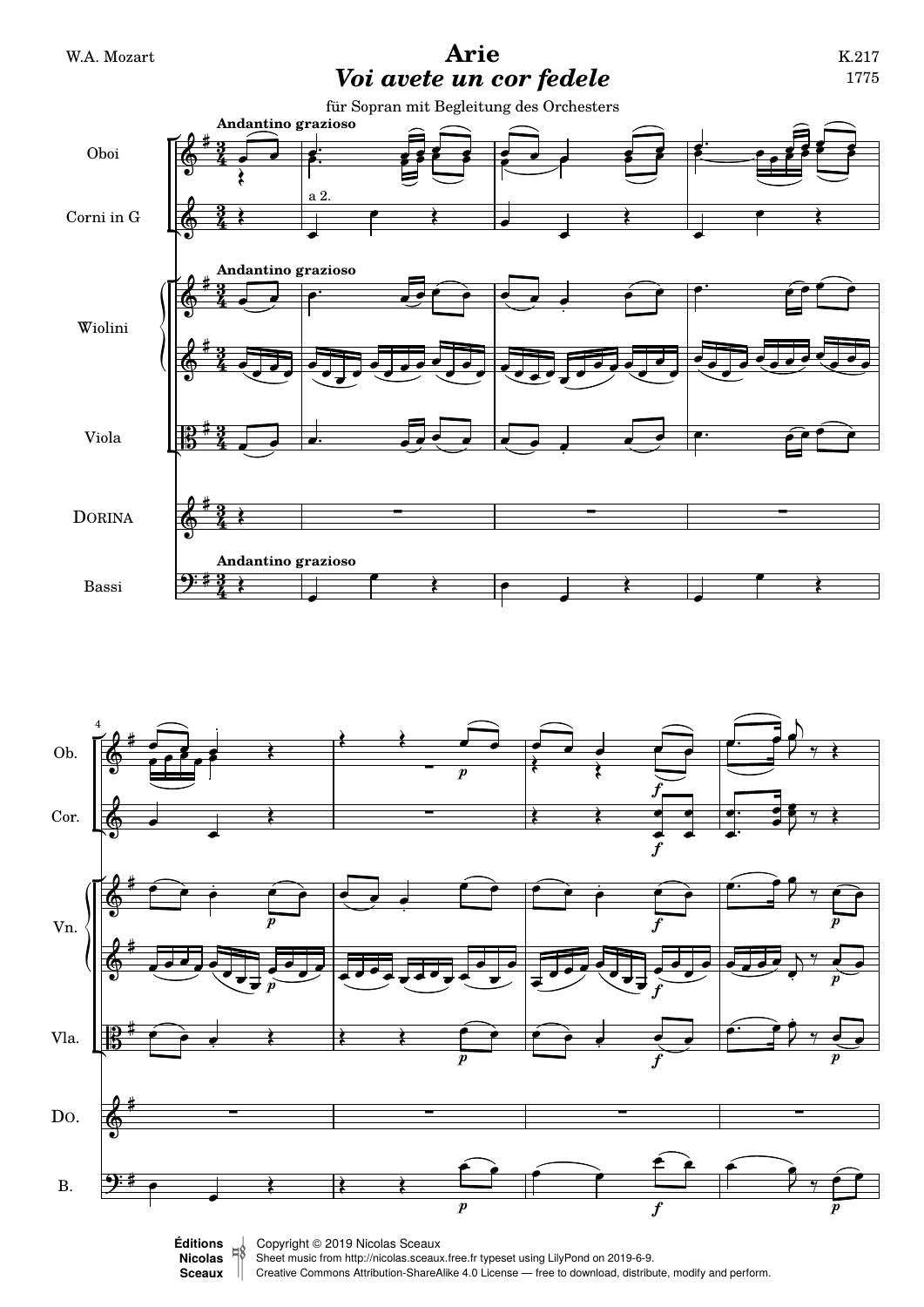

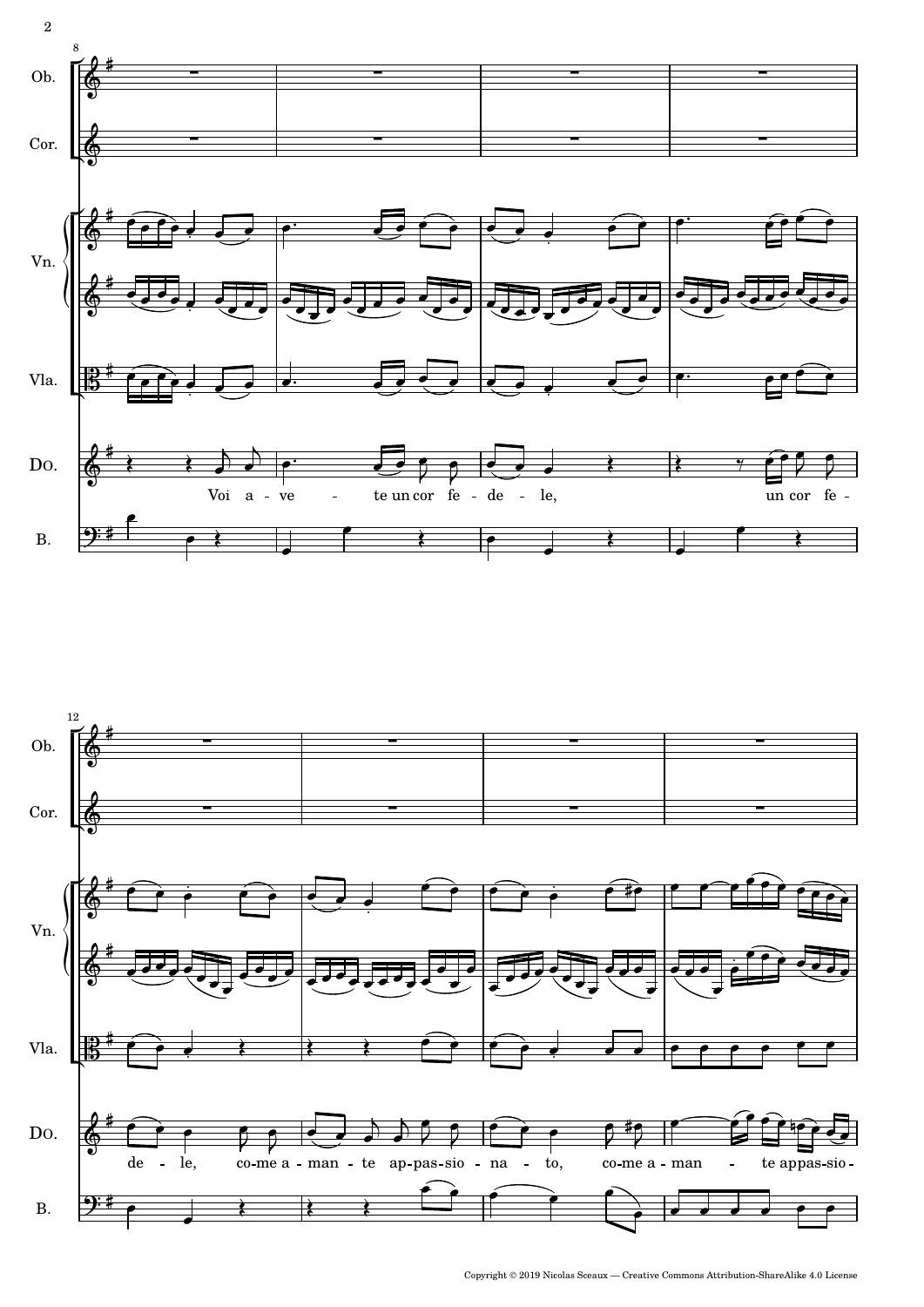

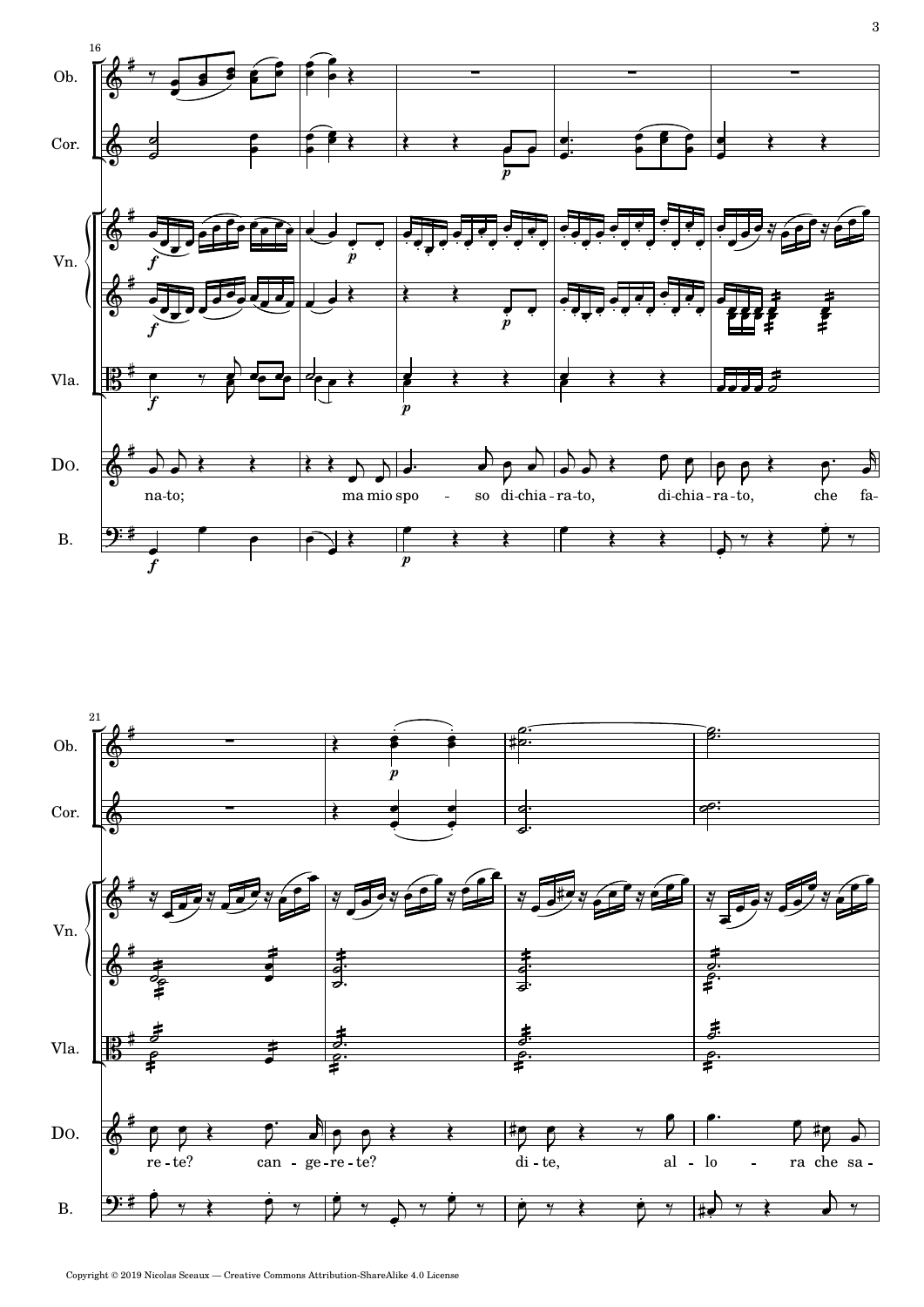

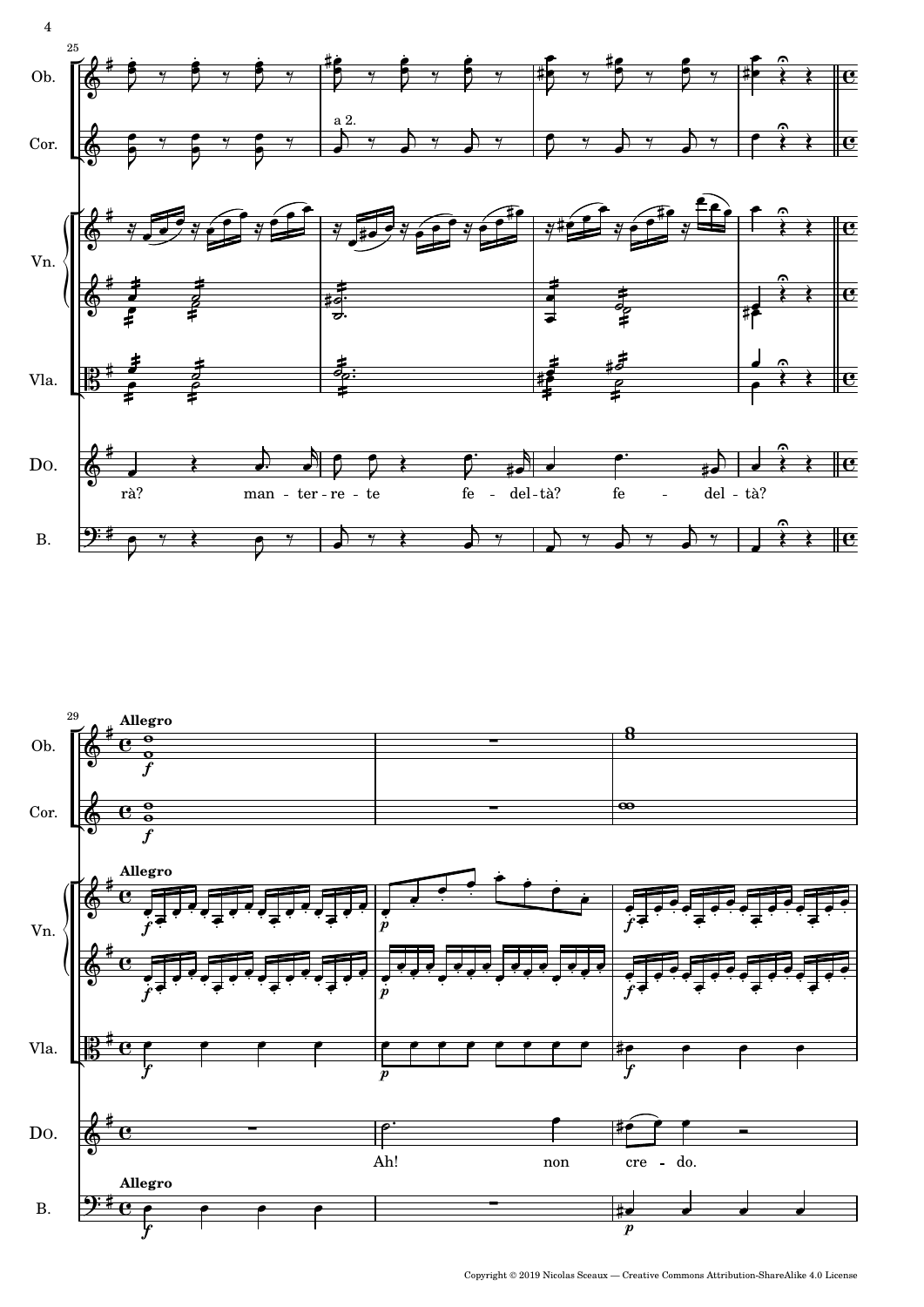

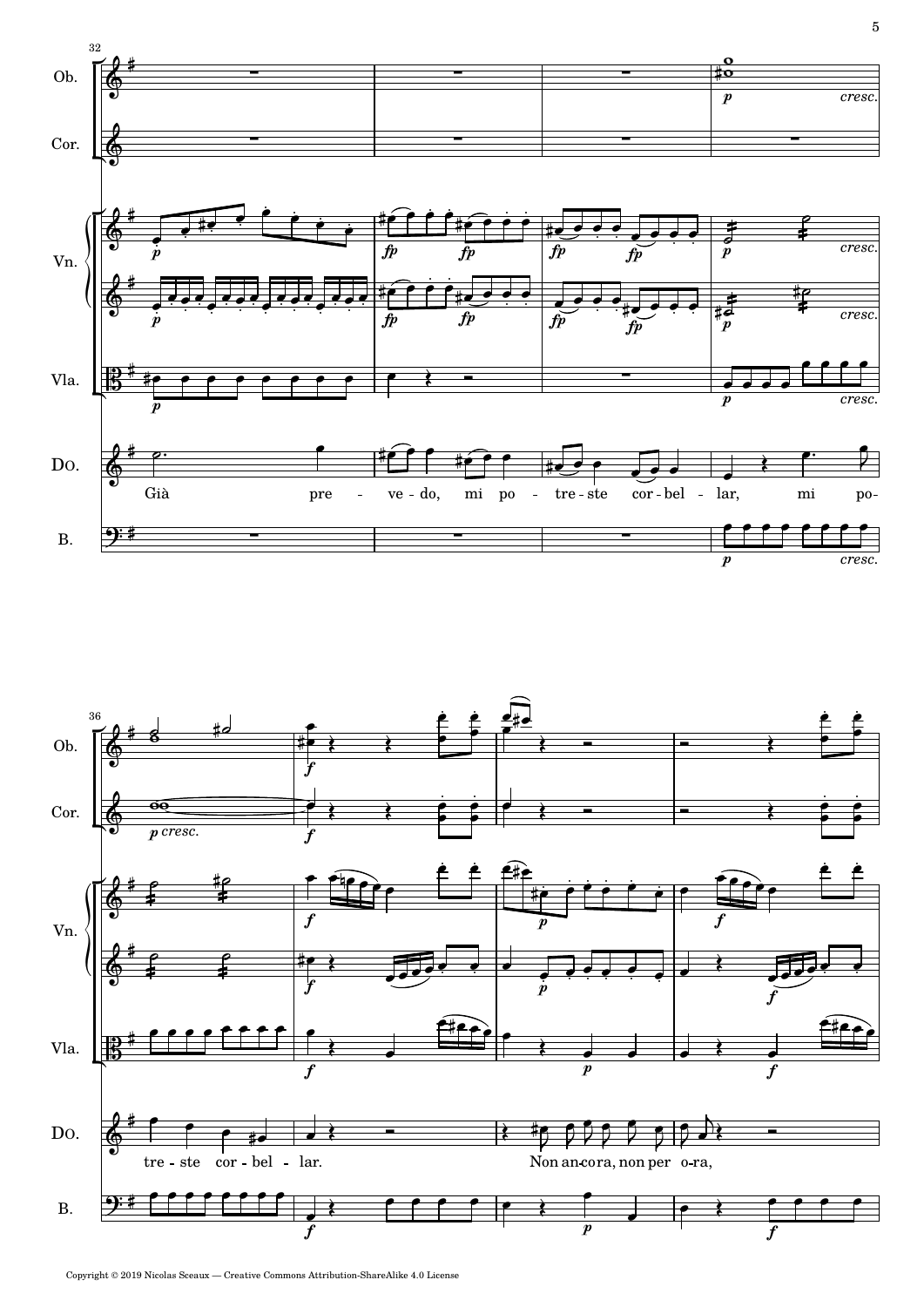

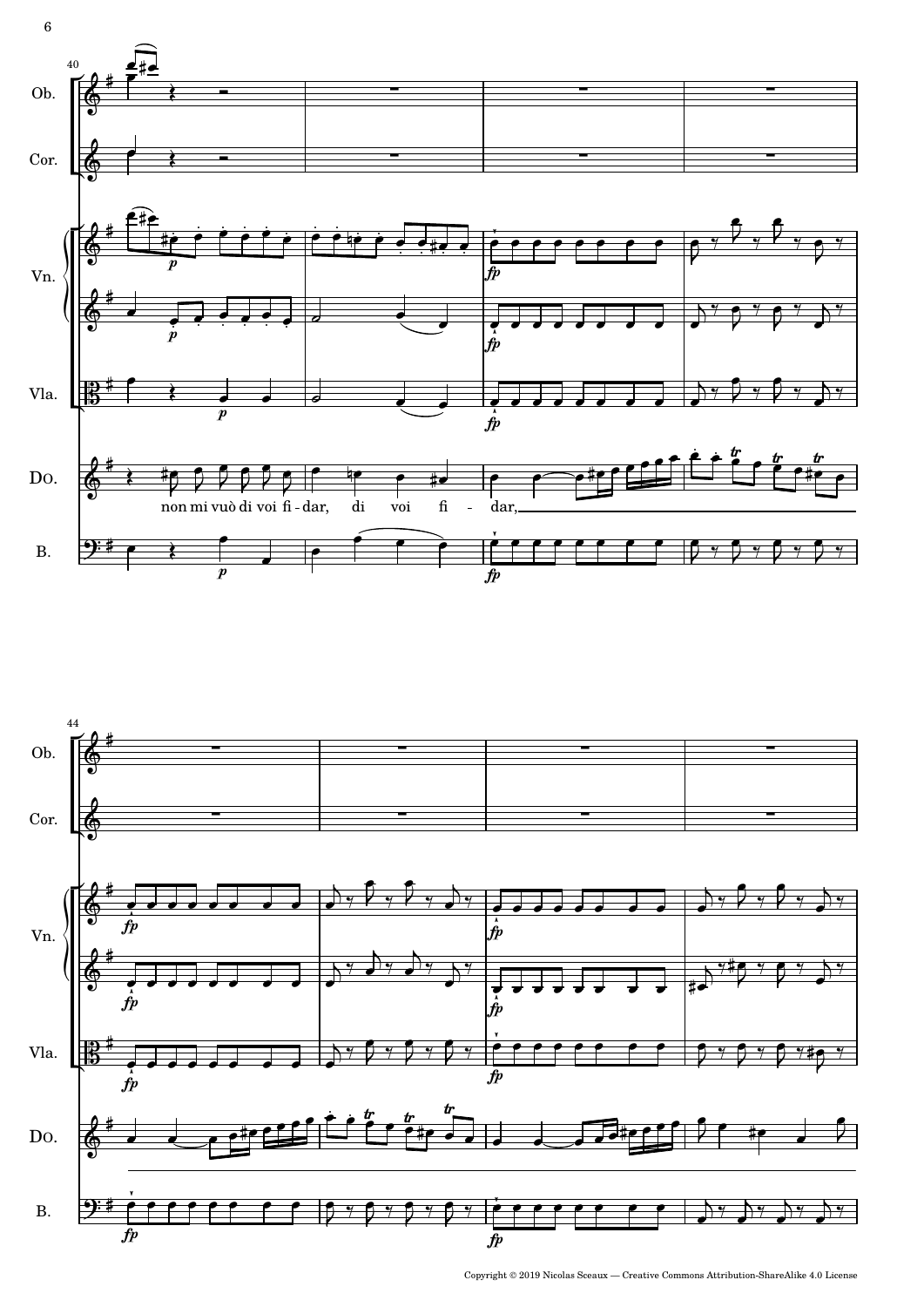

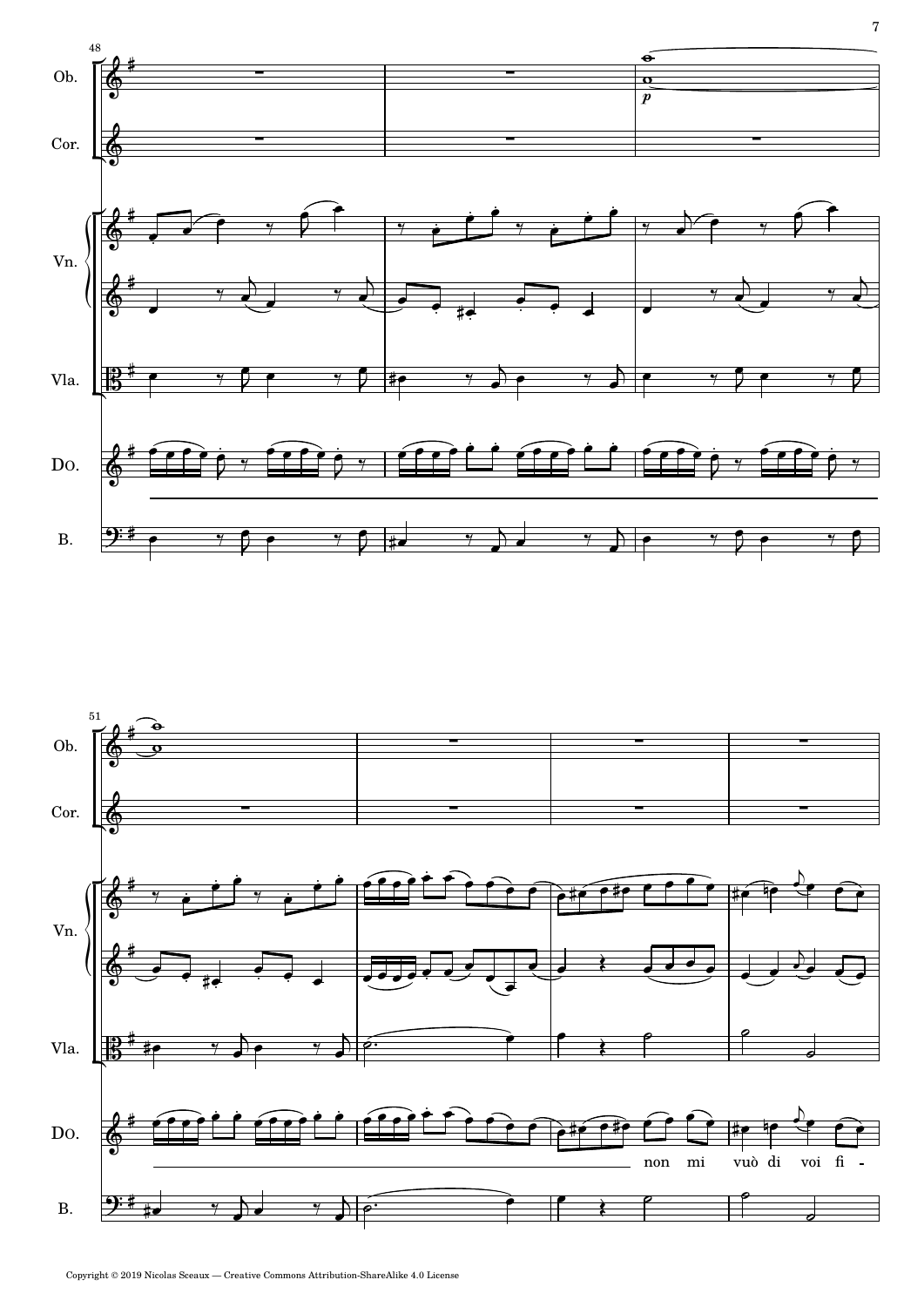

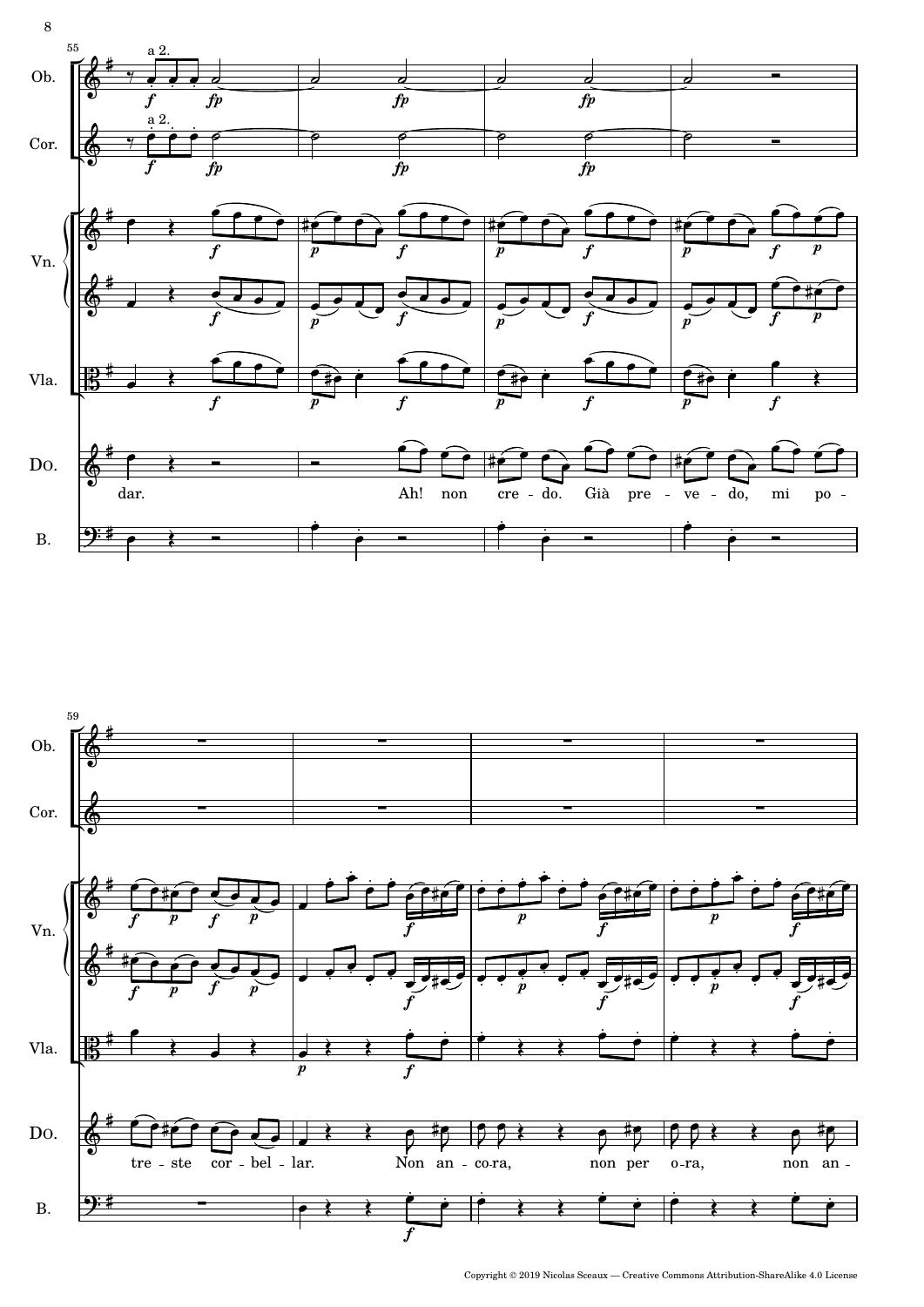

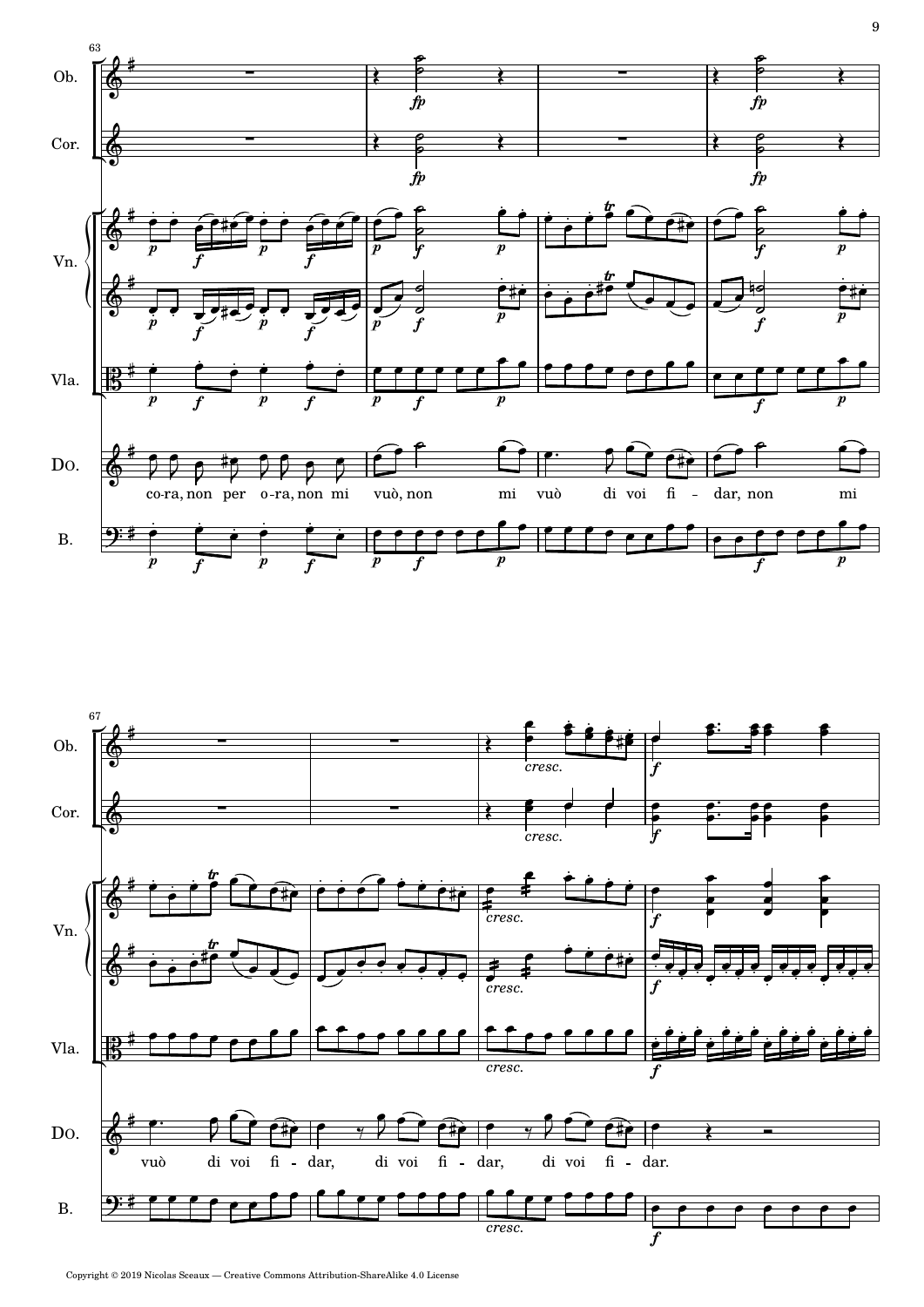

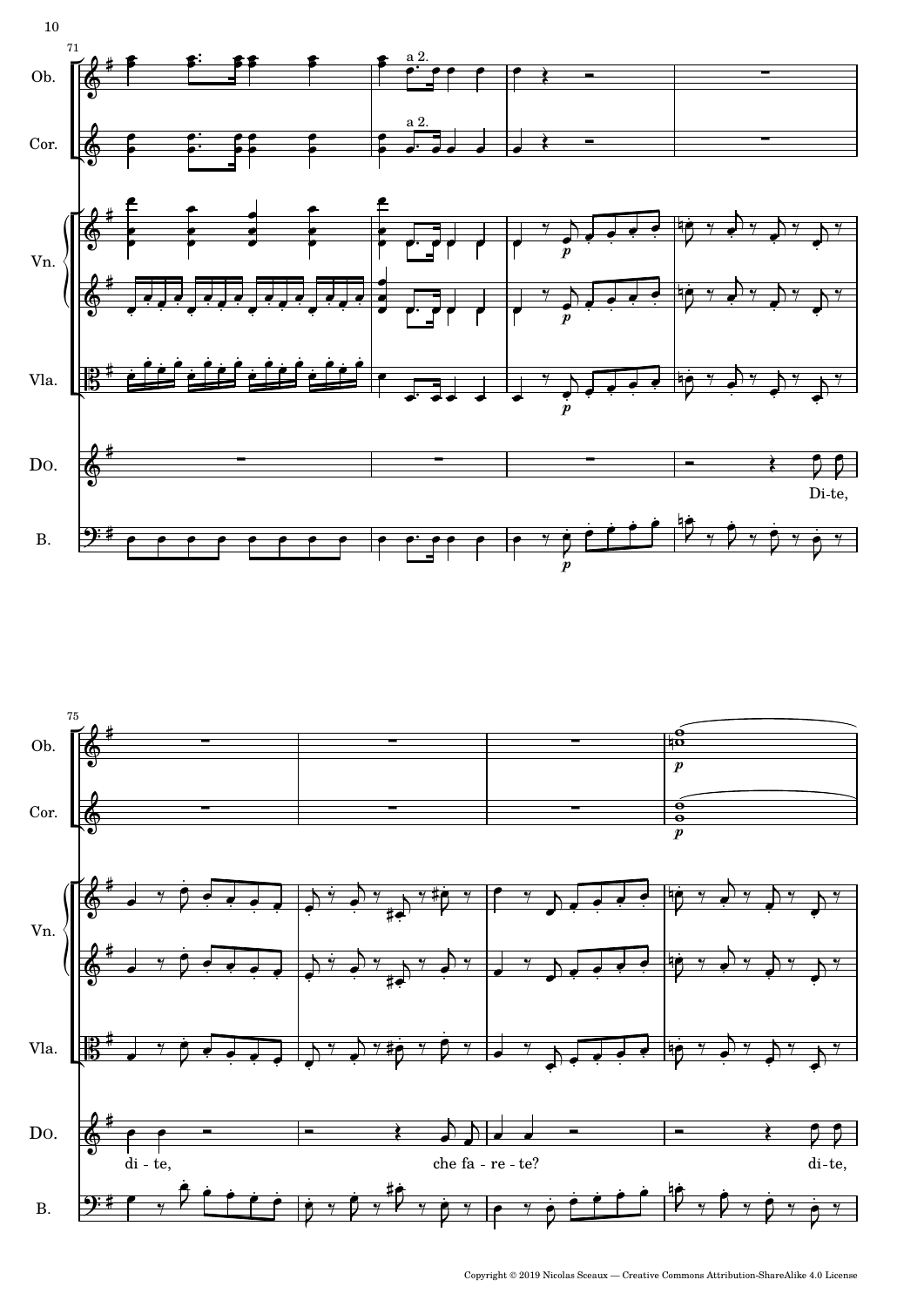

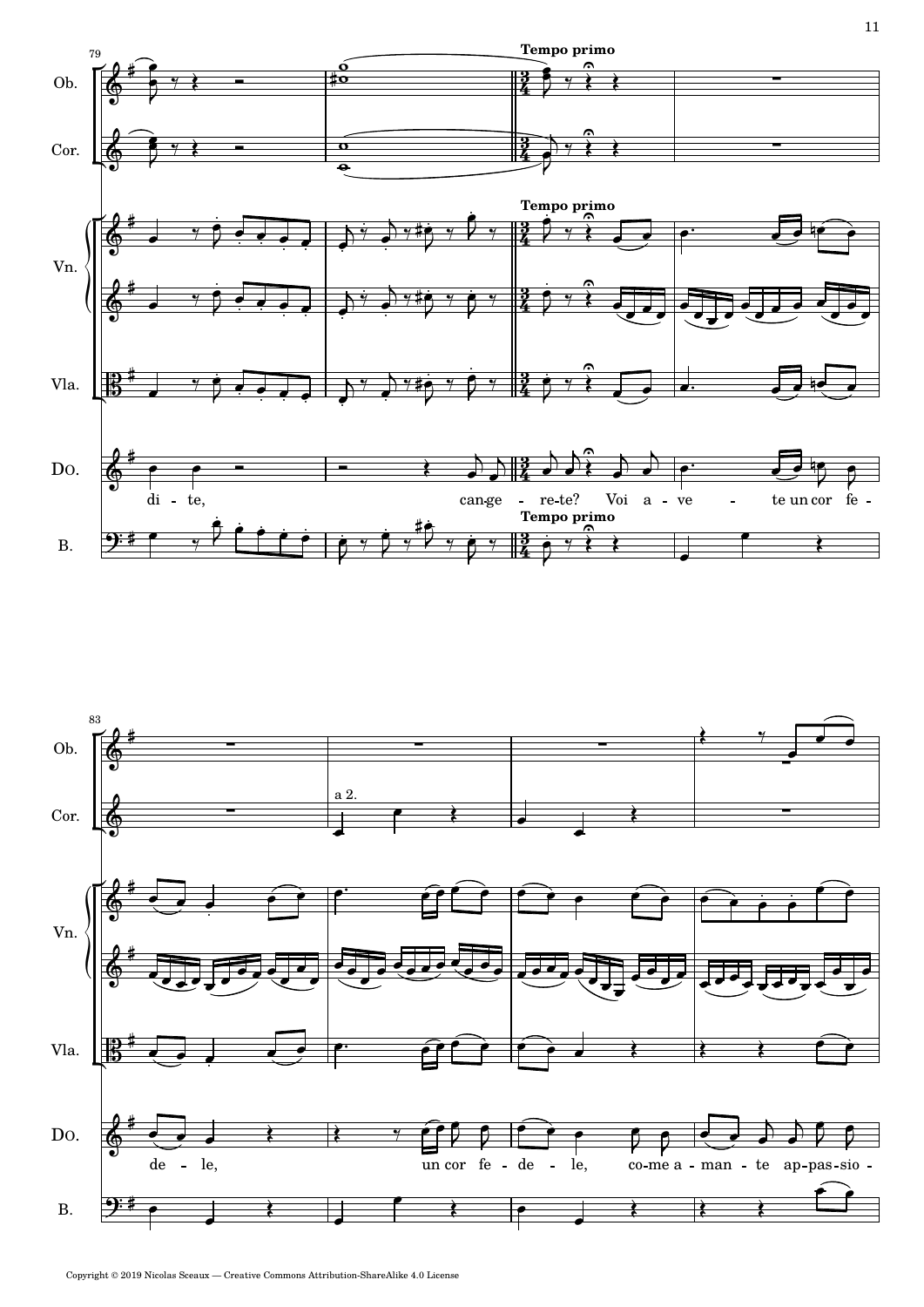

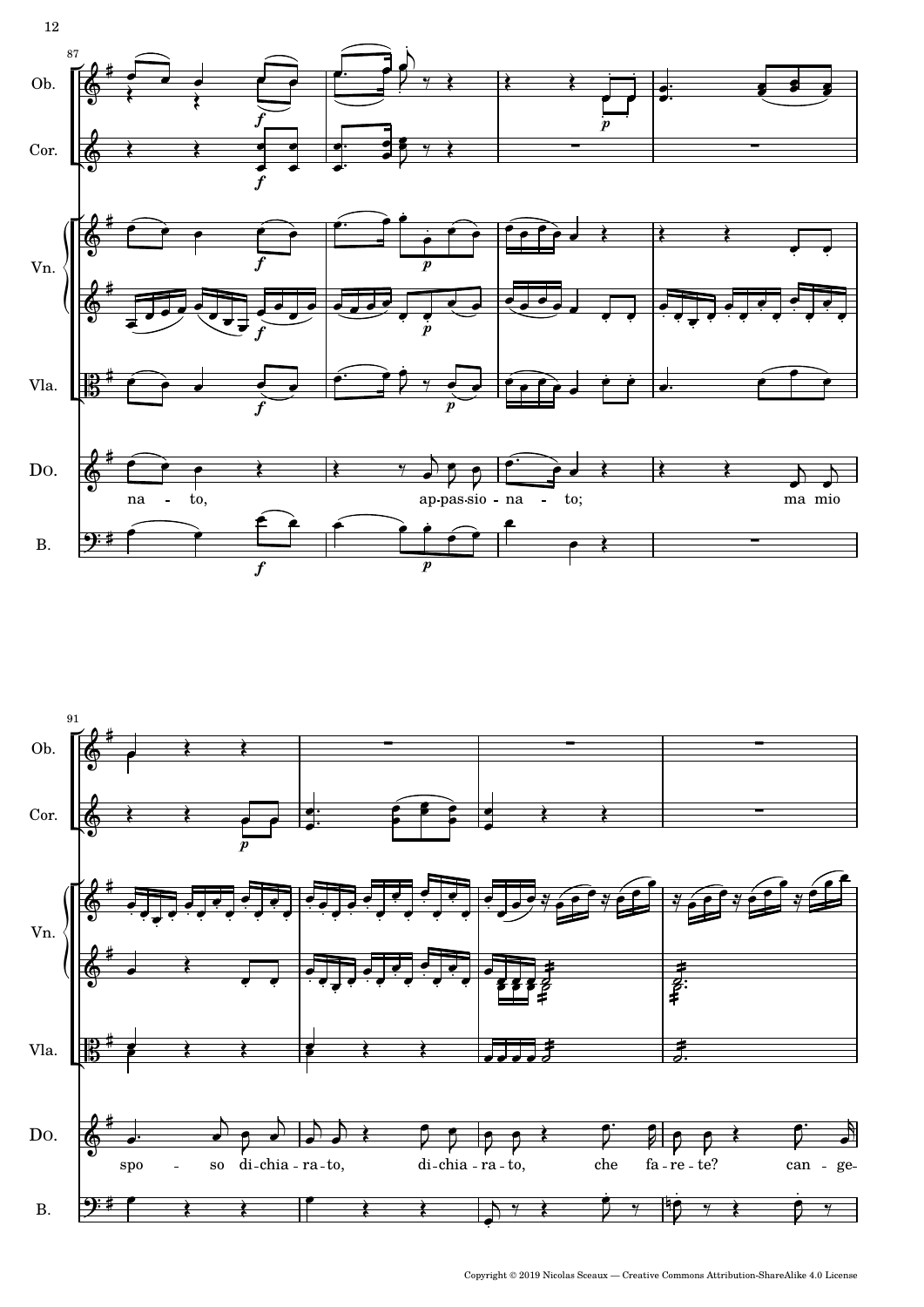



Copyright © 2019 Nicolas Sceaux — Creative Commons Attribution-ShareAlike 4.0 License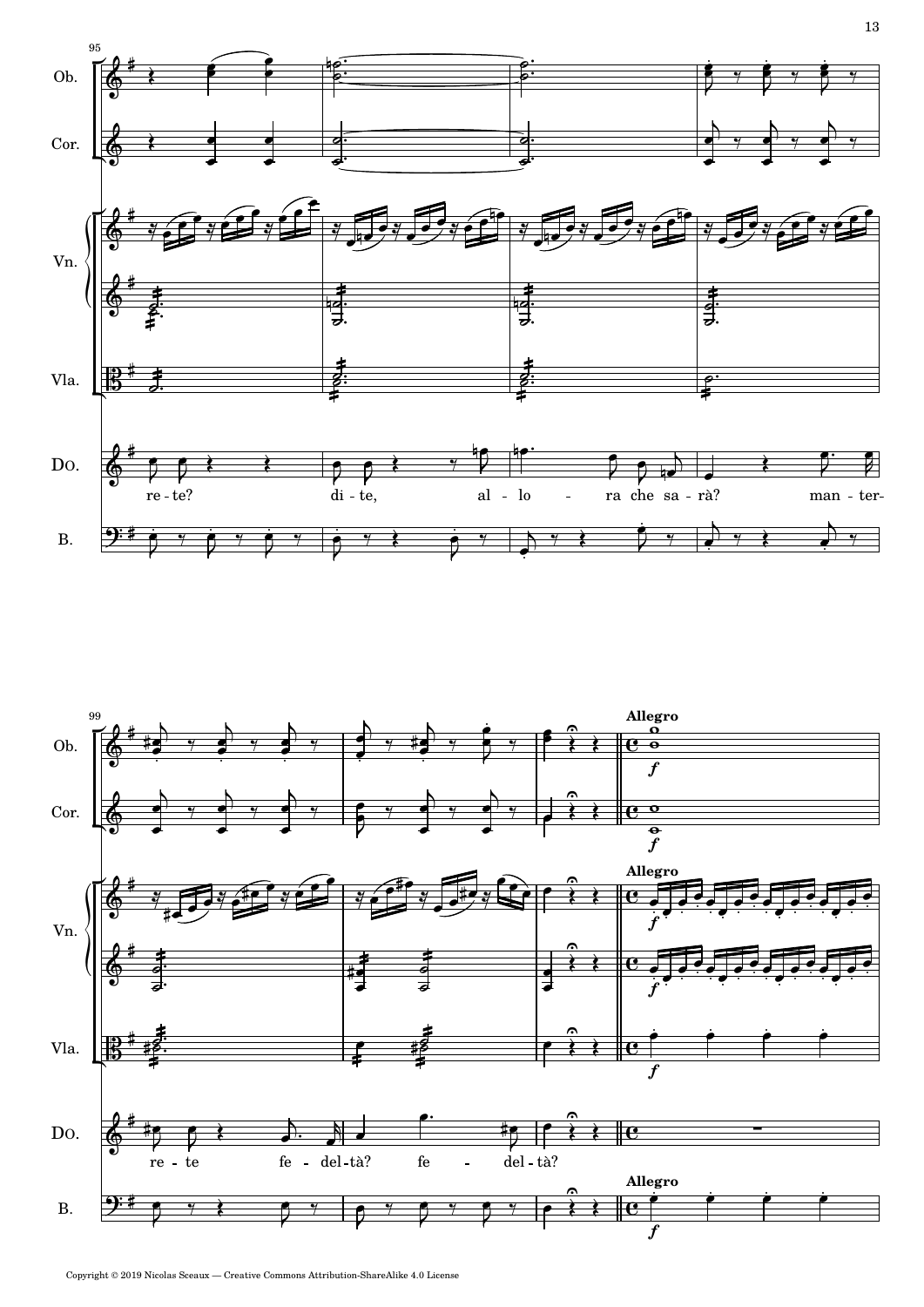

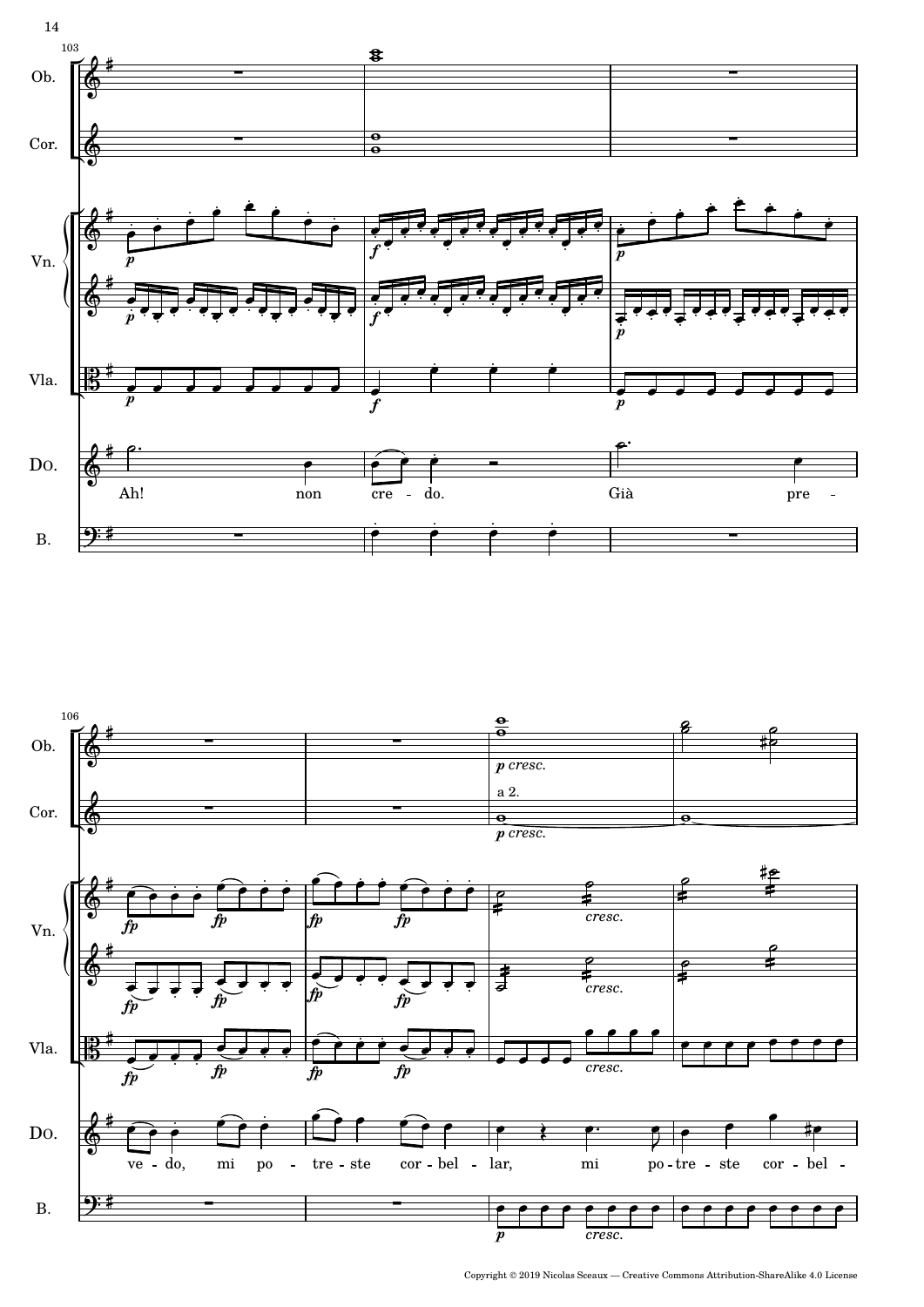

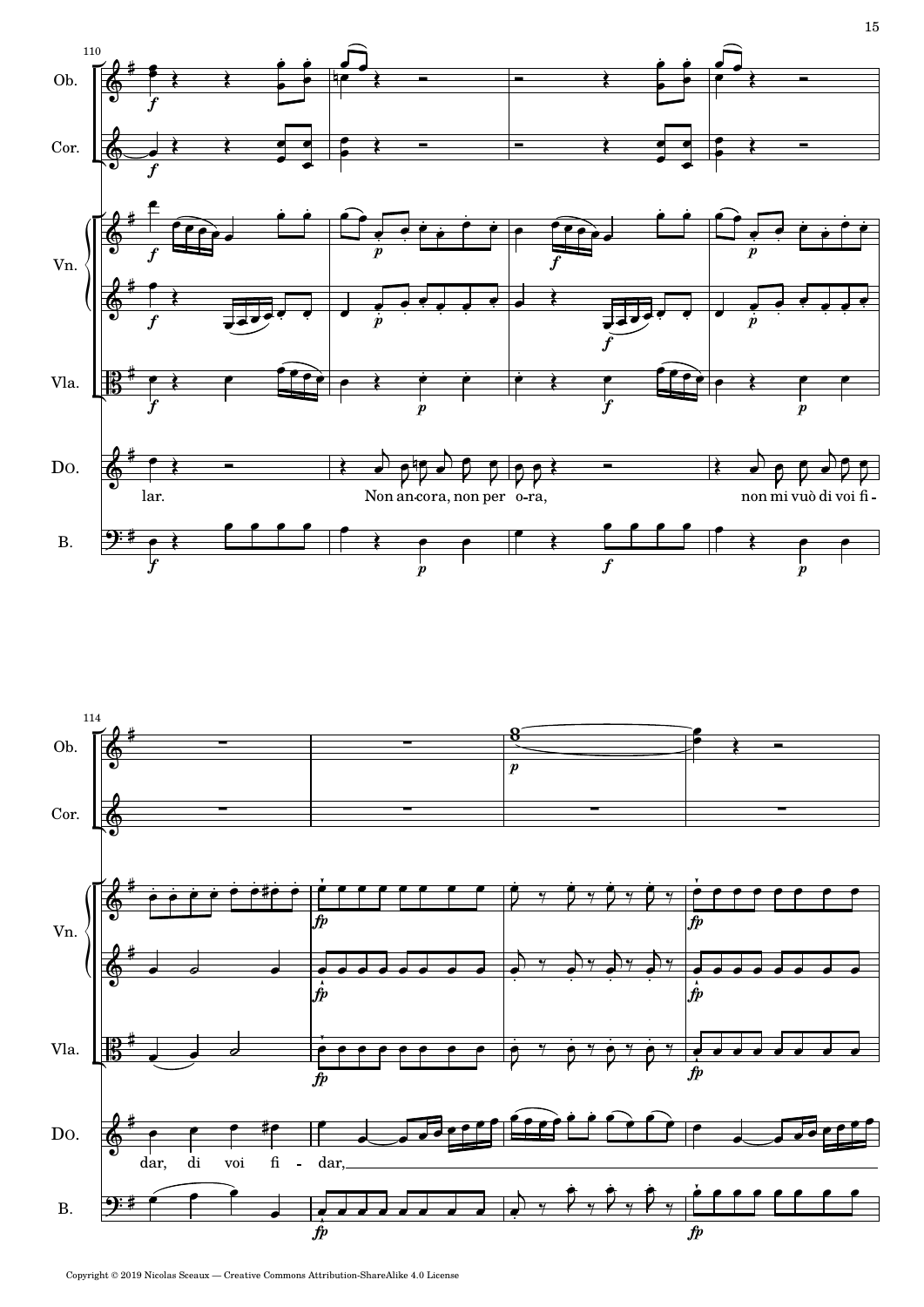

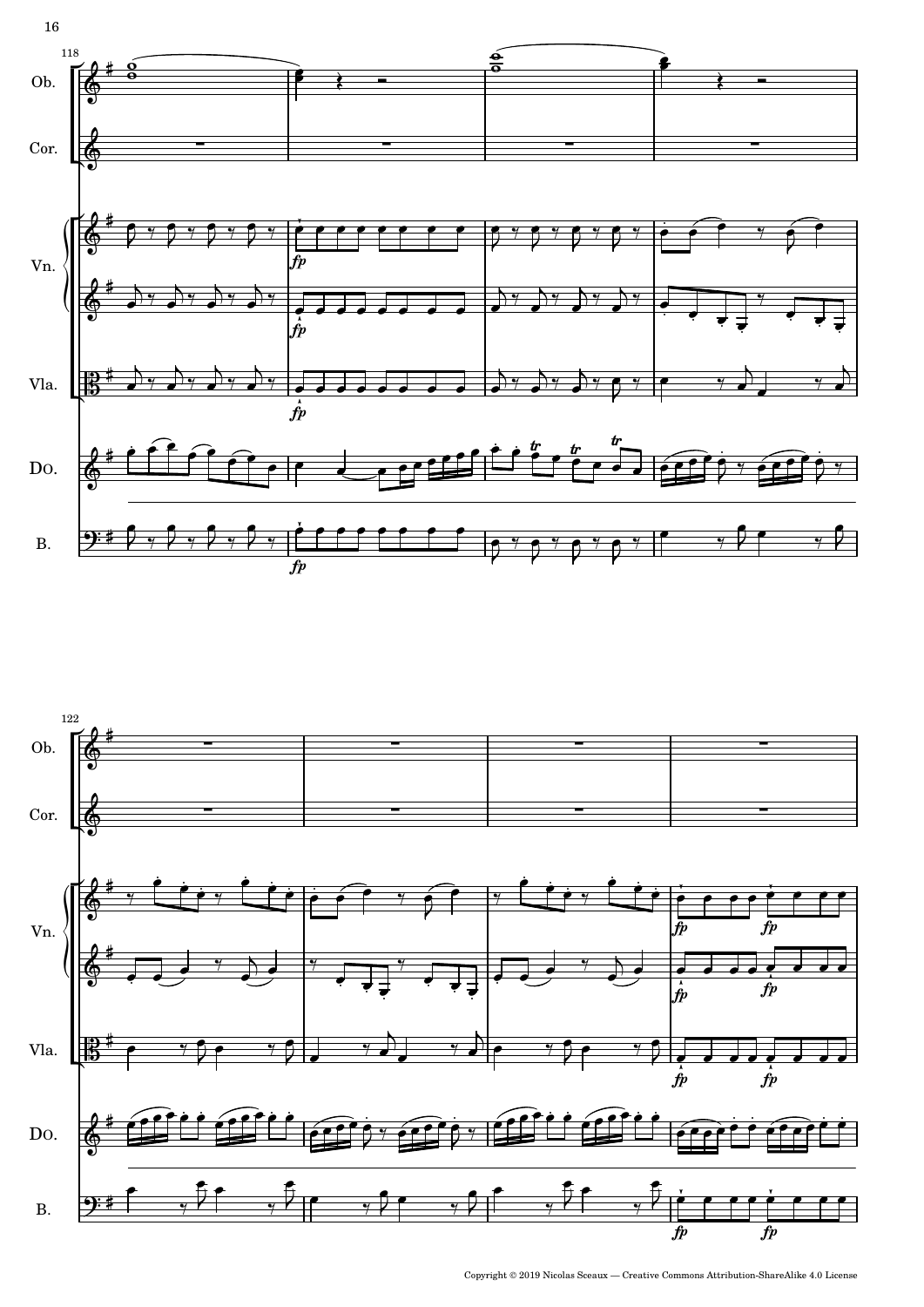

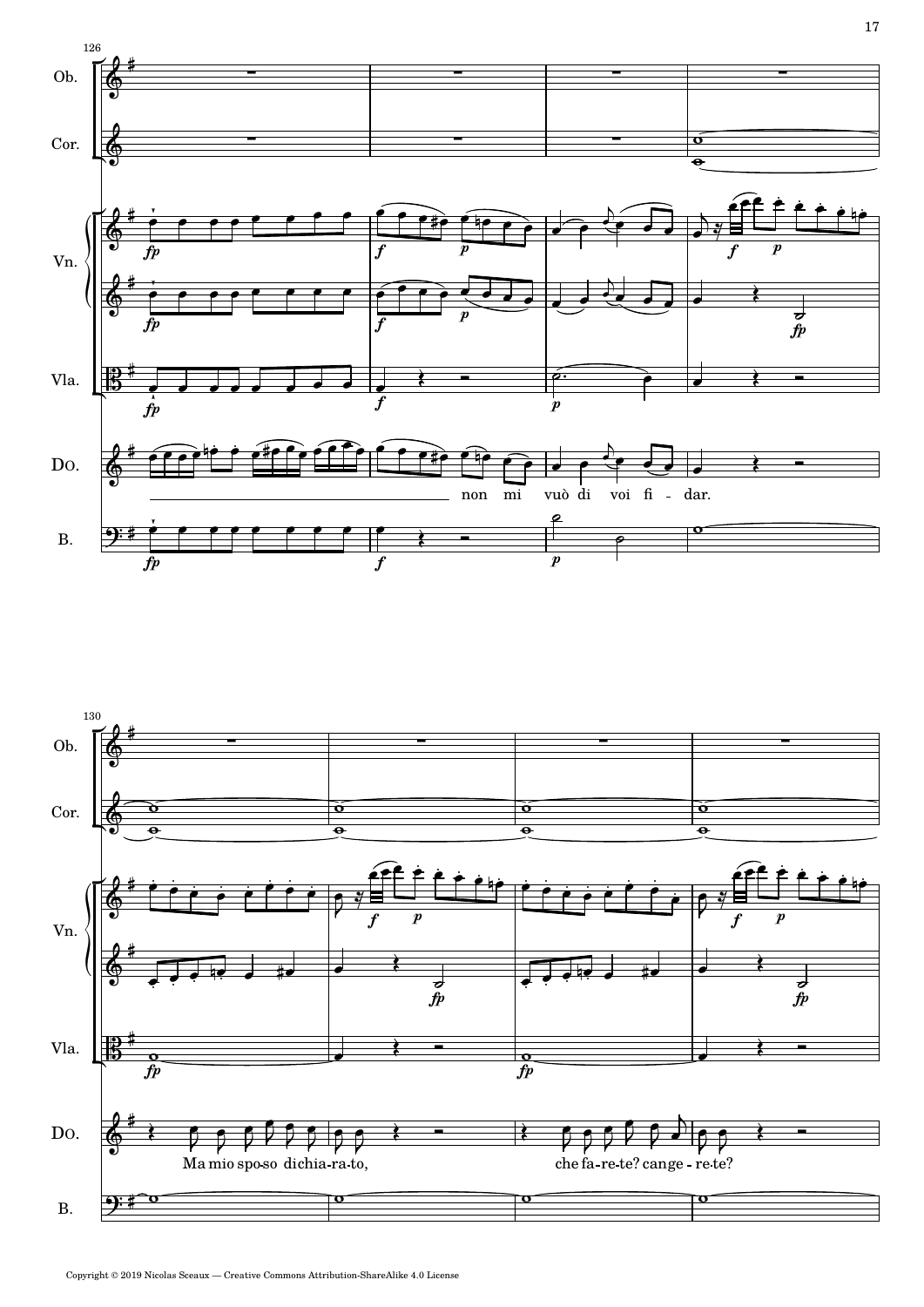

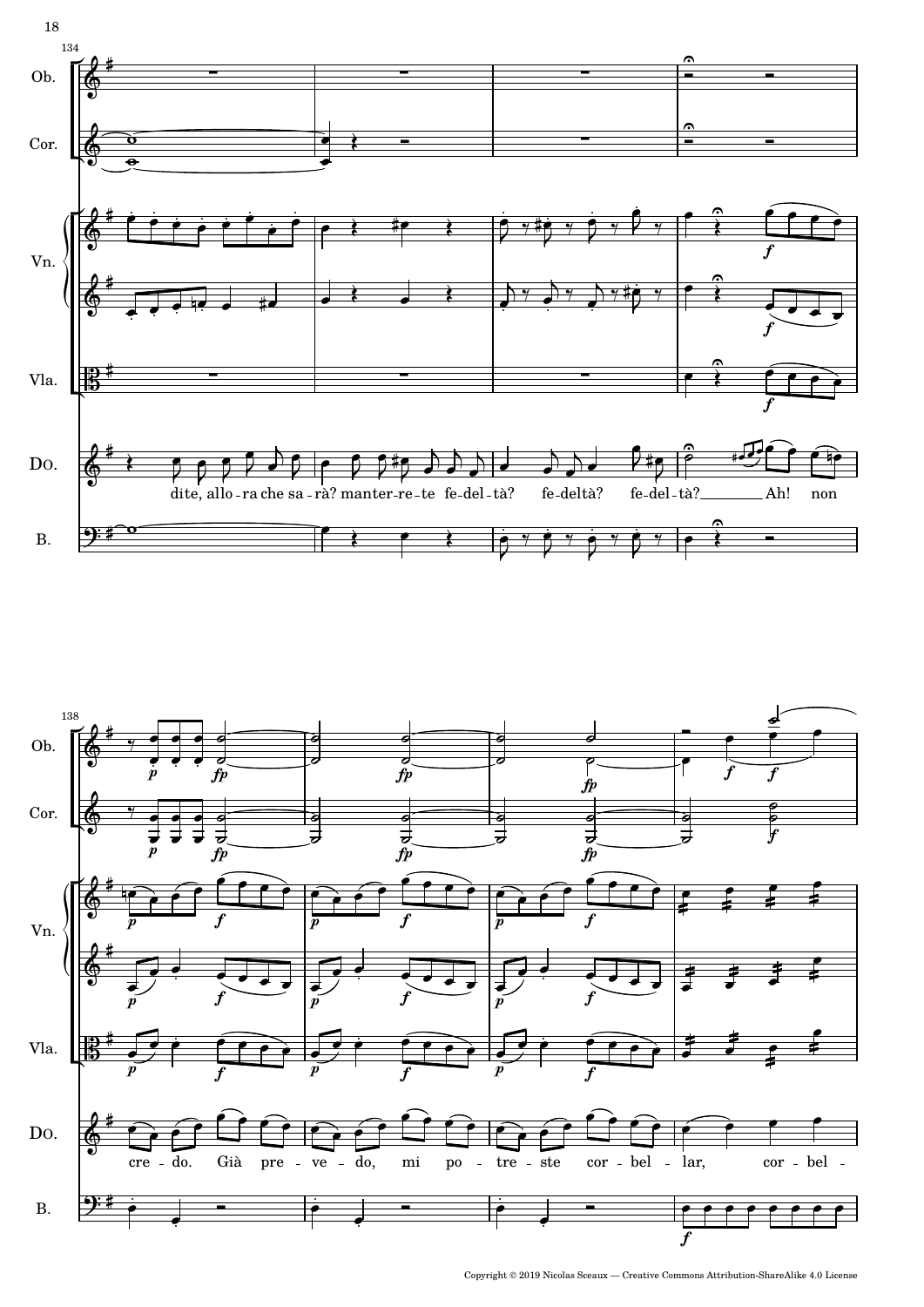



Copyright © 2019 Nicolas Sceaux — Creative Commons Attribution-ShareAlike 4.0 License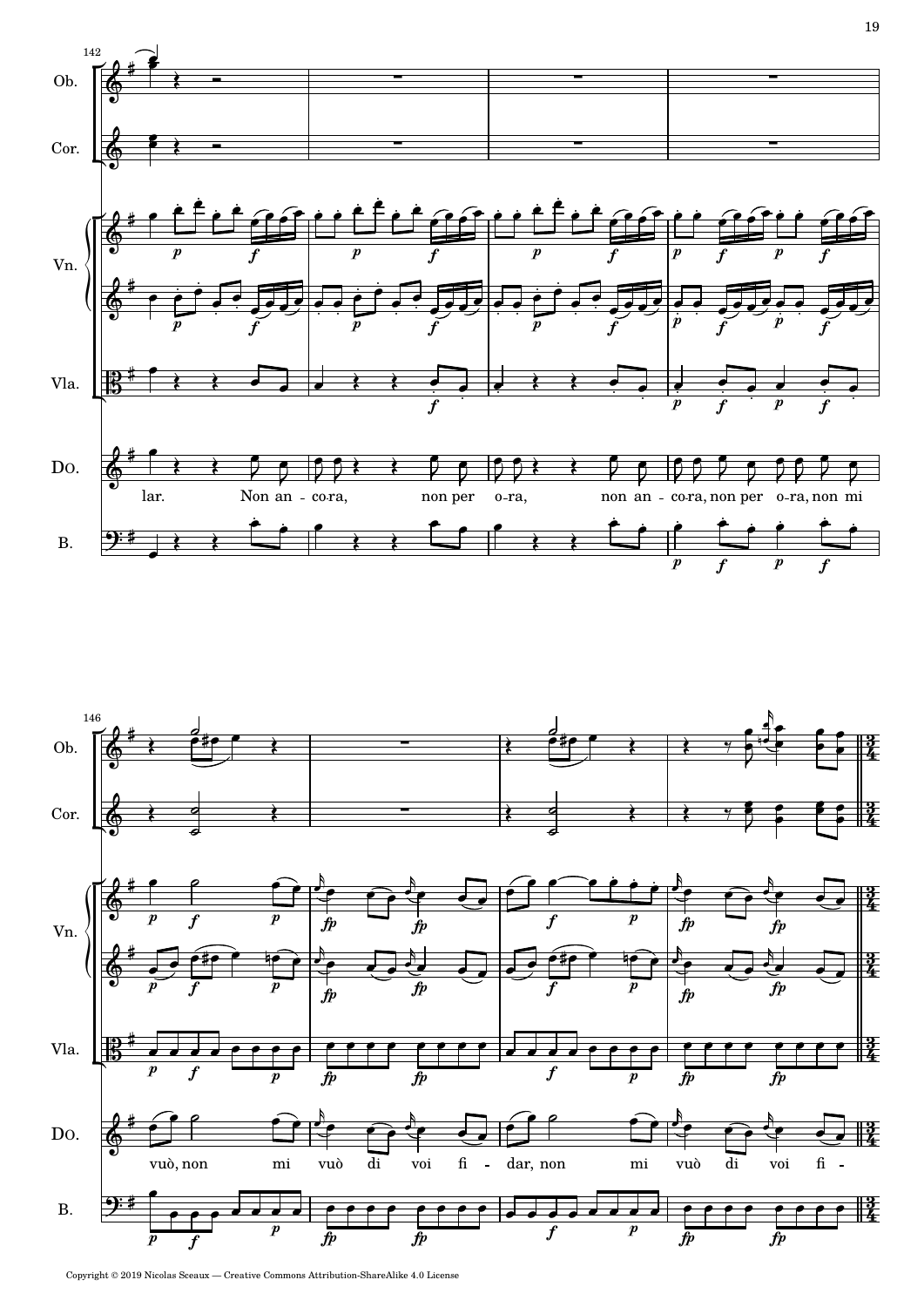

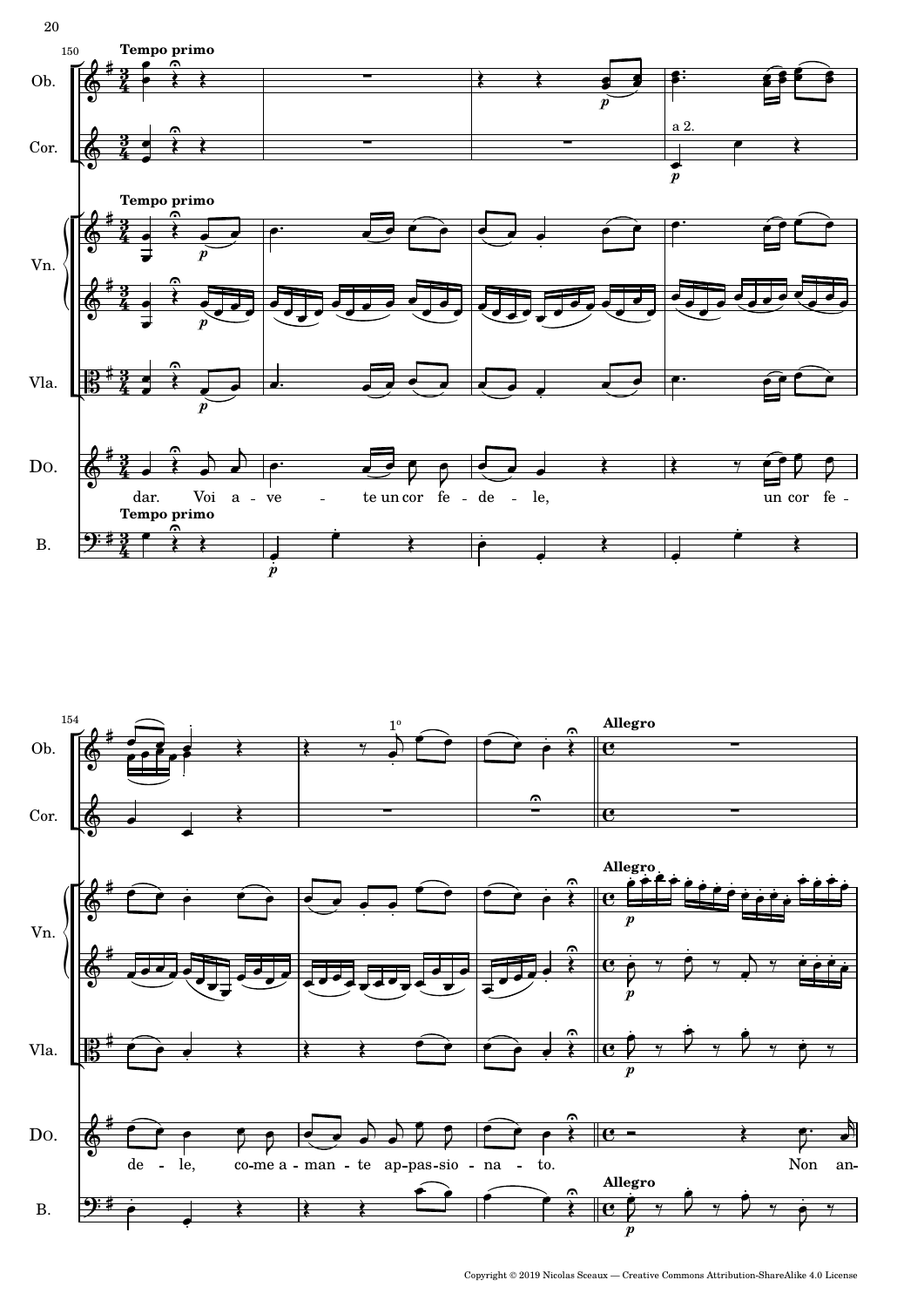

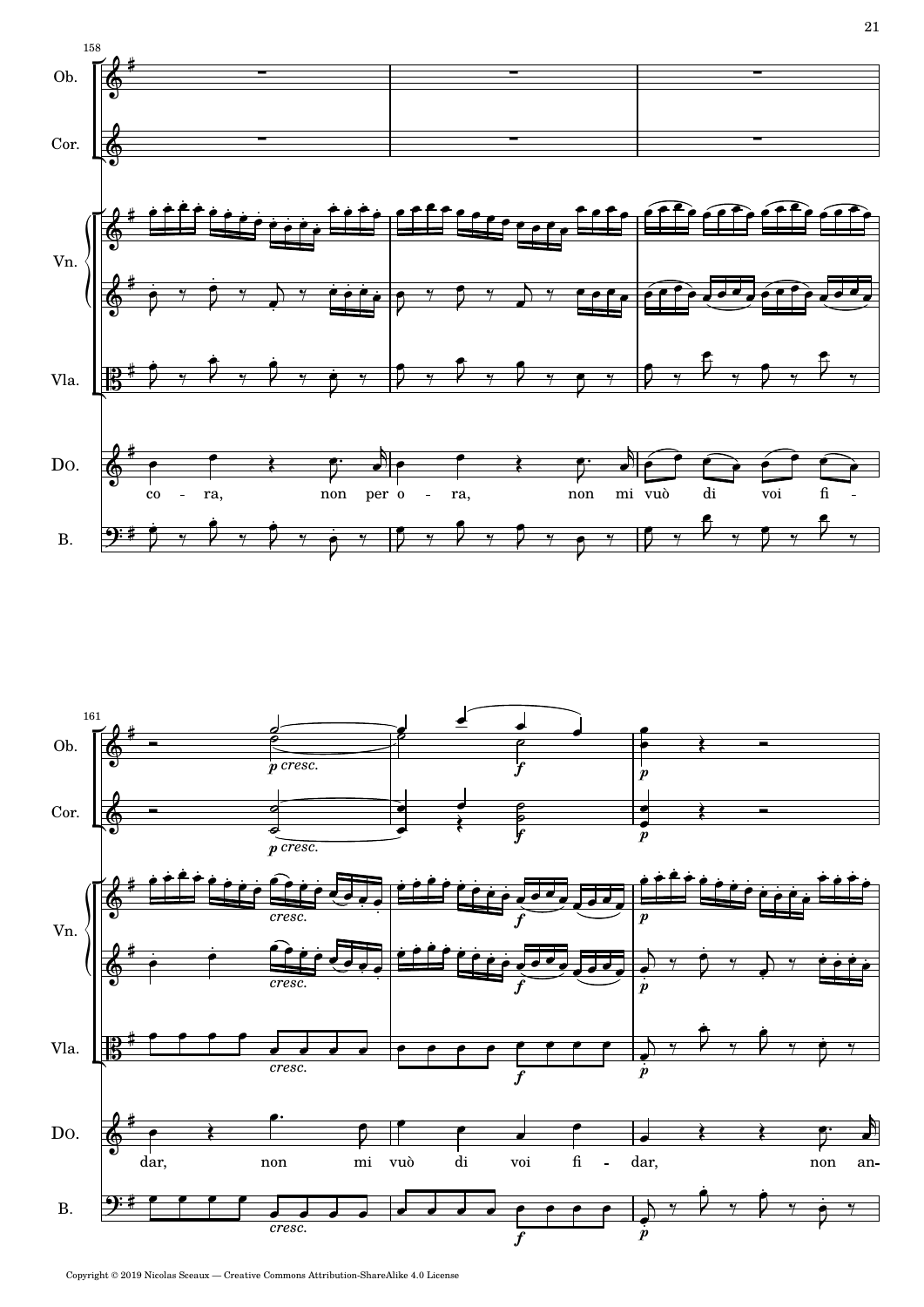